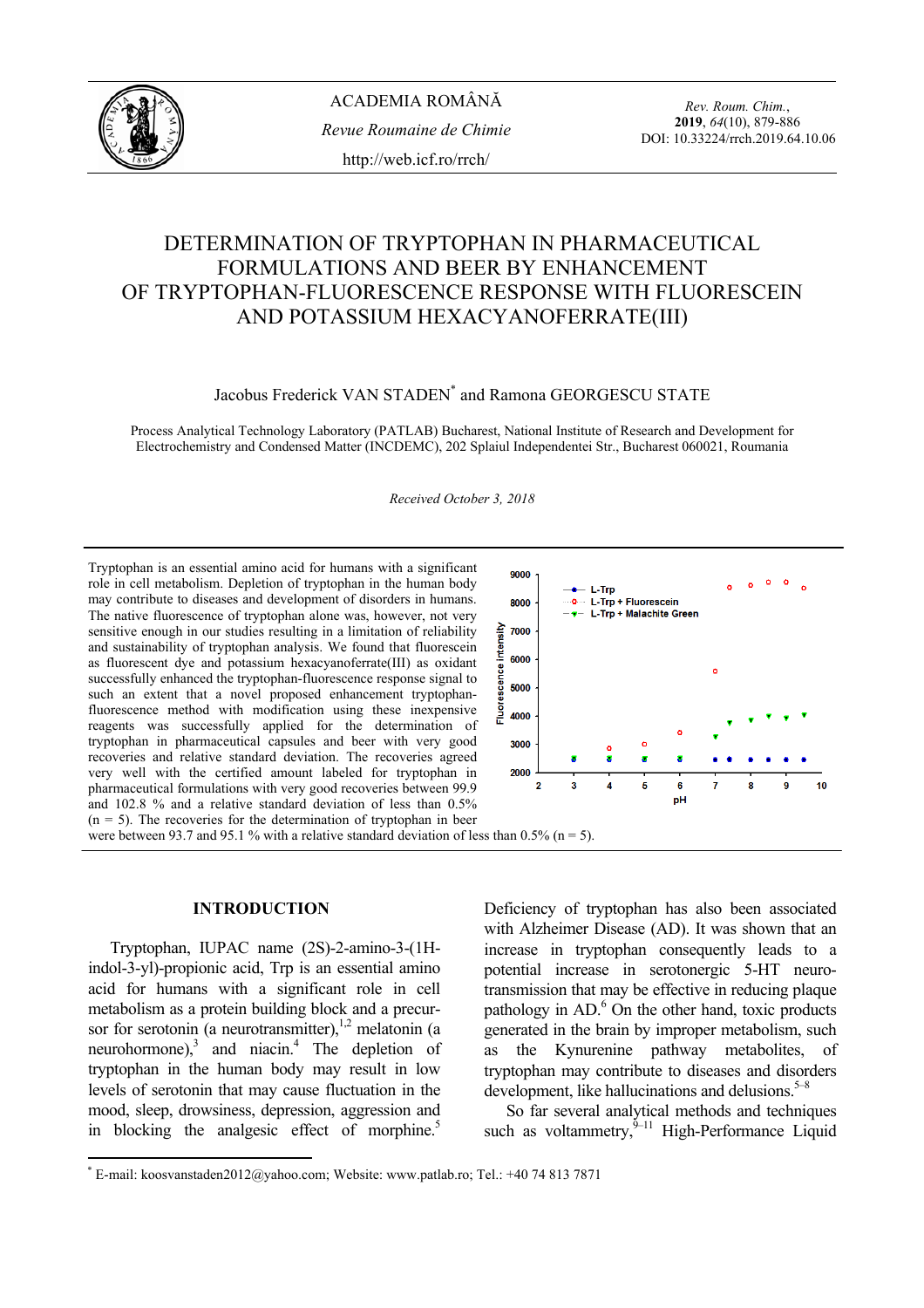Chromatography (HPLC), $^{12-14}$  liquid chromatography-tandem mass spectrometry,15 spectrophotometry,<sup>16</sup> spectrofluorometry<sup>17</sup> and capillary electrophore $sis<sup>18</sup>$  have been widely used for the detection and quantification of tryptophan in different types of samples. A number of chemiluminescence methods have also been exploited for the determination of tryptophan.19,20

 Tryptophan is an important intrinsic fluorescent substance (amino acid). It is possible to use these properties to estimate the microenvironment nature of tryptophan in a possible assay of tryptophan. Most of the intrinsic fluorescence emissions of a folded protein are due to excitation of tryptophan residues,  $(\lambda_{EX} \sim 280$  nm,  $\lambda_{EM} \sim 350$  nm;  $\lambda_{EX} =$  excitation wavelength and  $\lambda_{EM}$  = emission wavelength). Therefore a number of publications report work that either exploits or studies tryptophan in proteins.<sup>21–26</sup> Among the properties used, are changes in fluorescence intensity, wavelength maximum  $(\lambda_{\text{max}})$ , band shape, anisotropy, fluorescence lifetimes, and energy transfer. They are applied to folding/ unfolding, substrate binding, external quencher accessibility, solvent exposure of the chromophore  $etc.<sup>21</sup>$  The mechanisms of tryptophan fluorescent shifts in proteins have been studied in detail by Vivian and Callis<sup>21</sup> showing the complexity surrounding the microenvironment of tryptophan fluorescence and by Schifferer-Waritschlager.<sup>25</sup> Furthermore a donor chromophore in its excited state can transfer energy to an acceptor chromophore in a dynamic quenching mechanism called Förster (or Fluorescence) Resonance Energy Transfer (FRET) with quenching the basis of FRET assays. This nonradiative transfer can be described by a dipole-dipole coupling of the chromophores. Effective energy transfer depends on the distance of the two chromophores (usually less than 10 nm) and on the Förster Radius  $R_0$ .  $R_0$  describes the distance between the donor and acceptor at which 50% of the excited state energy is transferred from the donor to the acceptor. $^{25}$  Usually, the presence or absence of target molecules is monitored by an increase or decrease in fluorescence intensity of one dye interacting via short-range electronic or long-range dipole-dipole interactions with a second dye. Deteriorations of the interaction geometry or efficiency are caused, for example, by specific binding or cleavage events. Especially, the use of FRET between a donor, D, and an acceptor dye, A, has increased considerably in the field of biodiagnostics during the past decade. $^{23}$  It were also clear from these publications<sup>21-26</sup> that the fluorescence of fluorescein in the presence of tryptophan is a very complex process. Typically, tryptophan is quite sensitive at a maximum excitation wavelength  $(\lambda_{EX})$  of 280 nm and an emission peak that is solvatochromic ranging from around 300 to 360 nm depending on the polarity of the local environment. However, the native fluorescence of tryptophan alone is not very sensitive and this limits the reliability, stability and sustainability of analytical methods for the determination of tryptophan.

 We realized from the description of the intrinsic fluorescence properties of tryptophan above and the execution of preliminary experiments that the response of native fluorescence of tryptophan alone was not suitable enough for our main purpose to find a proper determination of tryptophan in the pharmaceutical formulations and beer samples we have. In this paper we therefore investigate a number of selective fluorescent dyes and oxidants to increase and optimize the response signal of tryptophanfluorescence for suitable determination of tryptophan in a sequence of experiments. We eventually found that fluorescein as fluorescent dye and potassium hexacyanoferrate(III) as oxidant successfully enhanced the tryptophan-fluorescence response signal at  $pH = 7.4$  sufficiently for the determination of tryptophan in pharmaceutical capsules and beer with very good recoveries and relative standard deviation.

## **EXPERIMENTAL**

#### **1. Reagents and materials**

 All reagents were of analytical grade and solutions were prepared using deionized water obtained from a Direct-Q 3 Water Purification system (Millipore Corporation, France).

 L-Tryptophan, Alizarin Red S, Crystal Violet, Rhodamine B, Malachite Green chloride, potassium chlorate  $(KClO<sub>3</sub>)$ , potassium periodate (KIO4), potassium hexacyanoferrate (III)  $(K<sub>3</sub>Fe(CN)<sub>6</sub>)$ , sodium phosphate monobasic monohydrate (NaH2PO4·H2O), sodium phosphate dibasic heptahydrate  $(Na<sub>2</sub>HPO<sub>4</sub>·7H<sub>2</sub>O)$  and dimethylsulfoxide (DMSO) were purchased from Sigma-Aldrich. Fluorescein and Luminol were obtained from Fluka.

 Different phosphate buffer solutions (PBS, 0.1 mol/L) with  $pH = 3 - 9.5$  were prepared using different ratios between  $NaH<sub>2</sub>PO<sub>4</sub>$  and  $Na<sub>2</sub>HPO<sub>4</sub>$ . The pH was adjusted with 0.1 mol/L HCl or NaOH solutions to the required pH needed in the measurements.

The stock solution of tryptophan  $(1.00 \times 10^{-2} \text{ mol/L})$  was prepared by dissolving 0.1021 g of L-Tryptophan in 50 mL of deionized water. The solution was kept in the refrigerator at 4 ºC and was protected from light. Working solutions were prepared daily by appropriate dilution of the stock solution with phosphate buffer solutions of different pHs.

 Appropriate individual stock solutions for each of the following dyes, Alizarin Red S, Crystal Violet, Luminol, Rhodamin B, Malachite Green and Fluorescein were prepared for preliminary testing. Some of the dyes unfortunately did not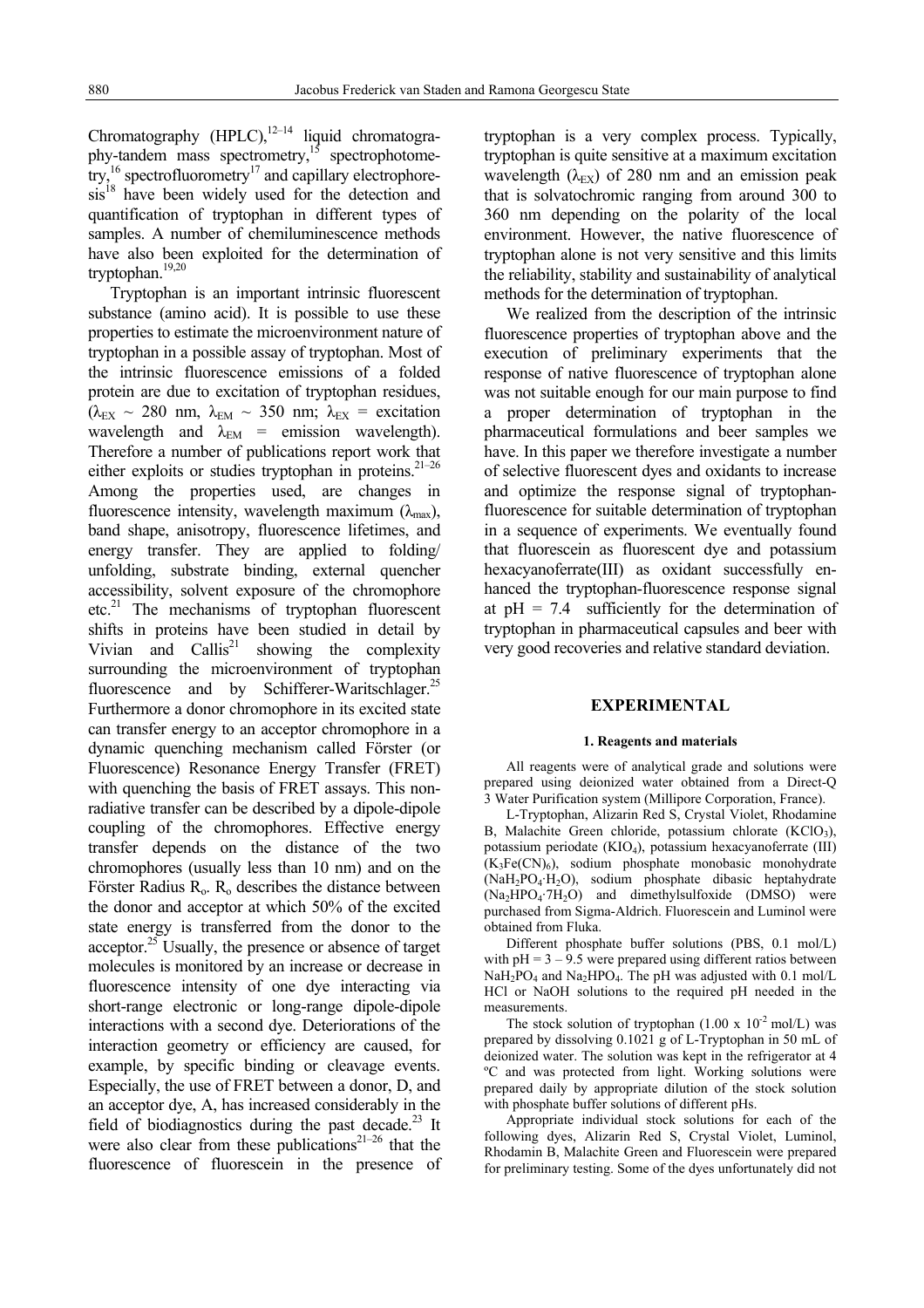give any positive results, were therefore not further evaluated and the following optimized solutions were prepared for those that were positive. A  $1.00 \times 10^{-2}$  mol/L Malachite Green chloride stock solution was prepared by dissolving 0.036 g of Malachite Green chloride in 10 mL of water. The working solution of Malachite Green chloride (1.00 x  $10^{-3}$  mol/L) was prepared by direct dilution of the stock solution with phosphate buffer solutions of different pHs.

A stock solution of fluorescein  $(1.00 \times 10^{-2} \text{ mol/L})$  was prepared in DMSO. The standard working solution of fluorescein (1.00 x  $10^{-3}$  mol/L) was prepared from the stock solution by serial dilution and buffered with phosphate buffer of different pHs.

 The stock solutions of potassium chlorate, potassium periodate and potassium hexacyanoferrate  $(1.00 \times 10^{-2} \text{ mol/L})$ were prepared in water. The working solutions of potassium chlorate, potassium periodate and potassium hexacyanoferrate were prepared from the stock solutions with PBS  $pH = 7.4$ .

#### **2. Apparatus**

 The fluorescence measurements were done with a spectrometer QE65000 from Ocean Optics (Dunedin, Florida) equipped with a xenon lamp (HPX 2000). The HPX-2000 Xenon Light Source is a high-power, high-intensity source that is especially useful for fluorescence applications and for other applications where a high-intensity lamp is necessary. The 35-watt, short-arc lamp supplies a continuous spectrum from the UV through the NIR  $(185-2200 \text{ nm})$ . The HPX-2000 features an integrated shutter that can be controlled via switch or TTL signal. The QE65000 Scientific-grade Spectrometer is a very sensitive spectrometer. The Hamamatsu FFT-CCD detector used in the QE65000 provides 90% quantum efficiency (defined as how efficiently a photon is converted to a photo-electron) has a detector range 200-1100 nm, and full scans to memory every 7 ms with USB 2.0 port as data transfer rate. Results are acquired and processed using a Spectra Suite software program. The pH measurements were performed using a CyberScan PCD 6500 Multiparameter.

#### **3. Sample Preparation**

 Five pharmaceutical capsules of Product T purchased from a local pharmacy were used. Each capsule contains 1.5% (15 mg/mL) tryptophan and other excipients. The weight of powder in a capsule was approximately 0.35 grams. The powder from each capsule was inserted in a 100 mL volumetric flask and was dissolved in deionized water to the mark to give a stock solution. After stirring for a few minutes, the solutions were carefully filtered through a 0.2 μm poresize filter to isolate the insoluble excipients. The stock solutions were diluted with PBS  $pH = 7.4$  to obtain the working solutions with the concentration of tryptophan within the range of the calibration curve. Beer sample solutions were diluted with PBS to obtain working solutions at a  $pH = 7.4$ with the concentration of tryptophan within the range of the standard working solutions.

# **RESULTS AND DISCUSSION**

 Preliminary experiments showed that the native fluorescence of tryptophan alone was not very sensitive and it was very difficult to observe reliable emission signals. This observation limited the purpose of our study to develop a reliable and sustainable analytical method for the determination of tryptophan. We therefore investigated various possibilities with a strategic study and evaluation to change the properties of tryptophanfluorescence in such a way to obtain suitable sensitive response signals. Preliminary tests were first done with a number of selected dyes such as Alizarin Red S, Crystal Violet, Luminol, Rhodamin B, Malachite Green and Fluorescein together with tryptophan by varying the concentrations and pH of the solutions of tryptophan with each of the individual dyes. The results shows that a  $pH = 7.4$  in phosphate buffer solutions gave the best preliminary observations and was therefore selected for further work. The following results were further obtained with buffered solutions:  $1 \times 10^{-2} - 1 \times 10^{-7}$  mol/L tryptophan solutions alone that gave emission intensity counts of around  $2465 \pm 5$  at a wavelength of 350.4 nm. For a solution of 1 x  $10^{-4}$ mol/L Alizarin Red S the intensity counts were around 2570 at 437.6 nm. A very small quenching effect from 2522 intensity counts for  $10^{-7}$  mol/L tryptophan to 2482 intensity counts for  $10^{-2}$  mol/L tryptophan in solution of  $1 \times 10^{-4}$  mol/L Alizarin Red S were found at a 437.6 nm. The tryptophan emission spectrum at 350.4 nm disappeared, or was probably so much weaker or the tryptophan fluorescence was shift to 437.6 nm. For a solution of 1 x  $10^{-3}$  mol/L Crystal Violet the intensity counts were around 2438 at 416 nm that remained more of less the same with different solutions of tryptophan. In the case of a 1 x  $10^{-3}$  mol/L luminol solution, the intensity counts were around 2490 at 425 nm that was also remaining more or less the same with different solutions of tryptophan. A similar type of observation was obtained for a solution of 1 x  $10^{-3}$  mol/L Rhodamine B where the intensity counts were around 2729 at 627 nm, but it changed to intensity counts around 3330 at 619 nm for different solutions of tryptophan. We found that Malachite Green and Fluorescein did not only have an effect on maximum emission wavelength  $(\lambda_{\text{max}})$ changes, but the change in fluorescence intensity was more obvious. In the case of Malachite Green the quenching effect was, however, not constant and reliable giving the impression that kinetics and fluorescence lifetimes, play a larger role. Very good results were, however, obtained for fluorescein where the intensity counts for tryptophan solutions of  $10^{-2}$ – $10^{-7}$  mol/L jumped to between 6970 to 8800 intensity counts at wavelength maximum  $(\lambda_{\text{max}})$  of 535 nm in a solution of  $10^{-3}$  mol/L fluorescein indicating a relatively large quenching effect with a very good observable emission response signal.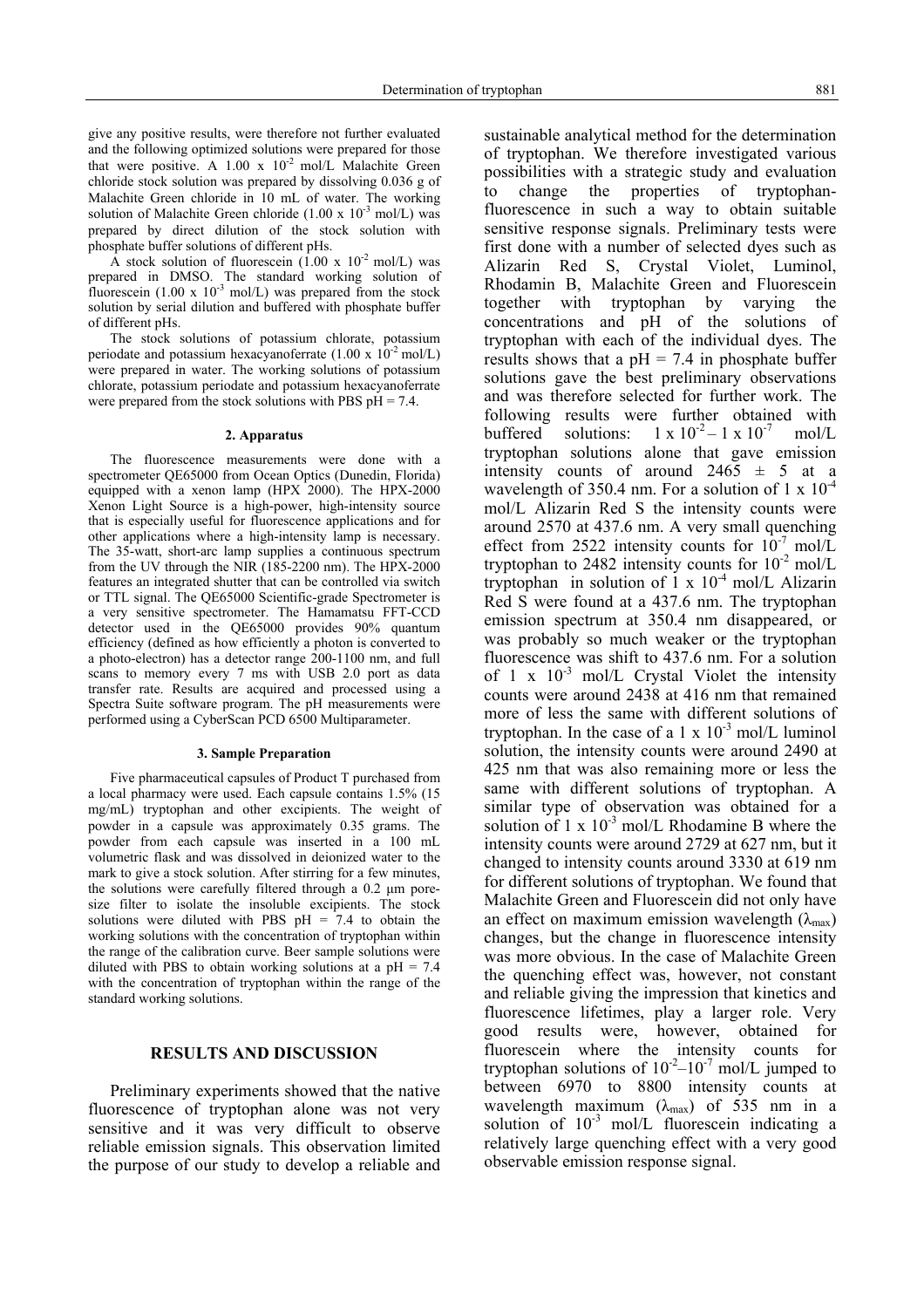# **1. Effect of pH**

 It was therefore decided to proceed with a more intensive study of the influence of pH on the fluorescence response signal for Malachite Green and Fluorescein. For the determination of the optimum pH, accurate concentrations of standard  $10^{-4}$  mol/L L-tryptophan alone and with respectively 10<sup>-3</sup> mol/L Malachite Green and 10<sup>-3</sup> mol/L Fluorescein solutions with the pH values between 3 and 9.5 buffered with PBS in deionized water were studied. As shown from the fluorescence intensities (counts) plotted against pH (Fig. 1), the fluorescence intensity of tryptophan alone remains almost constant at around  $2465 \pm 5$  at a wavelength of 350.4 nm. For tryptophan with Malachite Green the fluorescence intensity (counts) remains constant at a value of around 2500 at a wavelength of 464 nm in the pH range 3–6, but starts to increase in values from 3772 at  $pH = 7.4$  to 4053 at a  $pH = 9.5$ , but this value was however not significant enough to be used for reliable and sustainable measurements. It is clear from the results in Fig. 1 that in the case of tryptophan with fluorescein the increase in fluorescent intensity (counts) at a  $pH = 7.4$  to around 8548 indicates a very good observable emission response signal for reliable and sustainable measurements and this pH with fluorescein as fluorescence dye was chosen for further experimental work.

# **2. Influence of tryptophan concentration on fluorescein dye at pH = 7.4**

According to various publications<sup>21–26</sup> the native fluorescence of tryptophan alone was not very sensitive and it was very difficult to observe reliable emission signals at a pH of 7.4. This was confirmed by our experiments where emission intensity counts of around  $2465 \pm 5$  were obtained at a wavelength of 350.4 nm for buffered tryptophan solutions alone with concentrations ranging between 1 x  $10^{-2}$  – 1 x  $10^{-7}$  mol/L. Interesting results were however revealed when the overlay fluorescence spectra solution of  $10^{-3}$  mol/L fluorescein alone was compared with the overlay fluorescence spectra solutions of different concentrations of tryptophan between  $10^{-3}$  to  $10^{-6}$ mol/L at wavelength maximum ( $\lambda_{\text{max}}$ ) of 535 nm at a pH of 7.4. The results in Fig. 2 revealed the following information: (*i*) Due to the large increase

in the fluorescence intensity (counts) for tryptophan solutions of  $10^{-3}-10^{-6}$  mol/L in a solution of  $10^{-3}$  mol/L fluorescein, it seems that  $\lambda_{\text{max}}$  of 350.4 nm for tryptophan alone became less observable and shifted to an observable wavelength maximum  $(\lambda_{\text{max}})$  of 535 nm. *(ii)* The fluorescence intensity (counts) of a solution of  $10^{-3}$ mol/L fluorescein were only 4520 as indicate by the curve from Fig. 2a. (*iii*) With the introduction of a solution of  $10^{-6}$  mol/L tryptophan in a solution of  $10^{-3}$  mol/L fluorescein, the fluorescence intensity counts jumped to a large value of 8700 due to a relatively high fluorescence resonance energy transfer (FRET) in the interaction between tryptophan and fluorescein as shown by the curve in Fig. 2b. (*iv*) It is also clear that the fluorescence intensity (counts) decreased with an increase of tryptophan concentration from  $10^{-6}$  mol/L to  $10^{-3}$ mol/L as seen from the curves in Figs. 2c to 2d to 2e due to lower FRET in the interaction between tryptophan and fluorescein. (*v*) Furthermore the relative interactions between different concentrations of tryptophan and fluorescein is indirect proportional to the increase in fluorescence intensity values with decreasing concentrations from  $10^{-3}$  mol/L to  $10^{-6}$  mol/L of tryptophan solutions as shown in Fig. 3 revealing a linear concentration range between  $10^{-6}$  mol/L to  $10^{-3}$ mol/L with a correlation coefficient of 0.999. (*vi*) The results obtained confirmed information from the observations in previous publications. $2^{1-26}$ 

# **3. Contribution of oxidants**

 Further experimental work was performed to see if selected oxidants  ${KClO_3}$ ,  ${KIO_4}$  and  $K_3Fe(CN)<sub>6</sub>$ } are able to enhance the fluorescence intensity of tryptophan-fluorescein solutions more. Results obtained showed that  $KClO<sub>3</sub>$ , and  $KIO<sub>4</sub>$  did not have any significant influence. It was however clear from Fig. 4 that a solution of  $10^{-5}$  mol/L  $K_3Fe(CN)_6$  gave good accountable enhancement results with a solution of  $10^{-3}$  mol/L fluorescein and different concentrations of tryptophan ranging from  $10^{-3}$  to  $10^{-6}$  mol/L at a pH of 7.4 and an observable wavelength maximum  $(\lambda_{\text{max}})$  of 535 nm. The calibration curve was linear for tryptophan concentrations between  $10^{-6}$  and  $10^{-3}$  mol/L (1-1000 µmol/L) with a correlation coefficient of 0.997 and this reagent combination was applied in the determination of tryptophan in samples.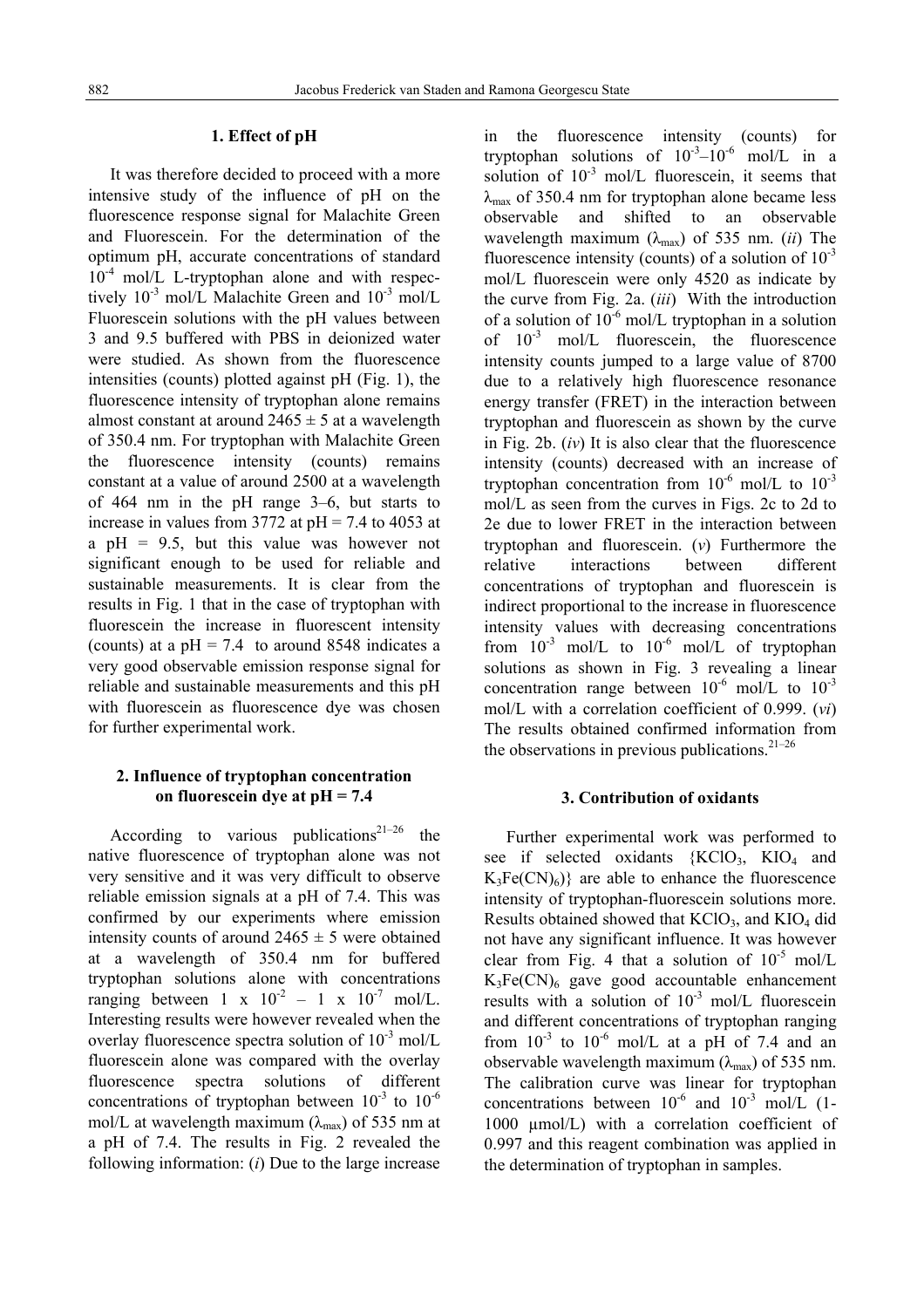

Fig. 1 – Effect of pH on the fluorescence intensity. The concentration of L-Tryptophan, Malachite Green, Fluorescein were  $1.00 \times 10^{-4}$  mol/L,  $1.00 \times 10^{-3}$  mol/L,  $1.00 \times 10^{-3}$  mol/L respectively.



Fig. 2 – Overlay fluorescence spectra of mixed solutions (Conditions: PBS pH = 7.4): (a) Fluorescein alone,  $1.00 \times 10^{-3}$  mol/L, and also Fluorescein,  $1.00 \times 10^{-3}$  mol/L with: (b) L-Trp  $1.00 \times 10^{-6}$  mol/L, (c) L-Trp  $1.00 \times 10^{-5}$  mol/L, (d) L-Trp  $1.00 \times 10^{-4}$  mol/L, and (e) L-Trp  $1.00 \times 10^{-3}$  mol/L.



Fig. 3 – Calibration curve for L-Tryptophan solution. Conditions: L-Trp 1.00 x  $10^{-6}$  mol/L to 1.00 x  $10^{-3}$  mol/L; Fluorescein 1.00 x  $10^{-3}$  mol/L; PBS pH = 7.4.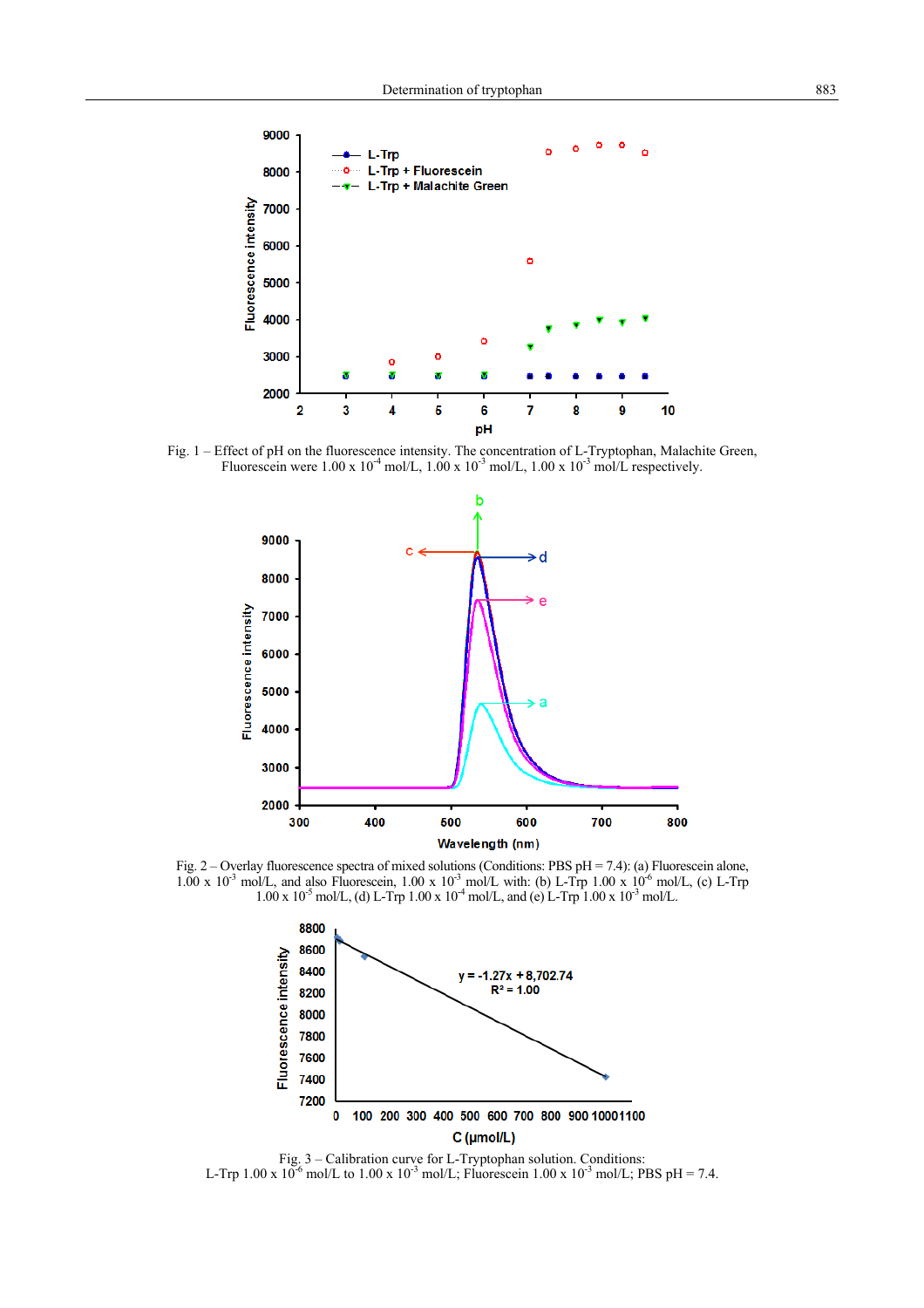

Fig. 4 – Overlay fluorescence spectra (Calibration graph) of different L-Tryptophan solutions in Fluorescein and  $K_3Fe(CN)_6$  in PBS at a pH = 7.4: (a) L-Trp 1.00 x 10<sup>-6</sup> mol/L, (b) L-Trp 1.00 x 10<sup>-5</sup> mol/L, (c) L-Trp 1.00 x  $10^{-4}$  mol/L, (d) L-Trp 5.00 x  $10^{-4}$  mol/L, and (e) L-Trp 1.00 x  $10^{-3}$  mol/L; Conditions: Fluorescein 1.00 x  $10^{-3}$  mol/L, K<sub>3</sub>Fe(CN)<sub>6</sub> 1.00 x  $10^{-5}$  mol/L.

| "<br>r<br>a |  |
|-------------|--|
|-------------|--|

The tolerable concentration ratios of some interfering species to  $1.00 \times 10^{-6}$  mol/L tryptophan

| <b>Substance</b>          | Tolerable concentration ratio |  |  |
|---------------------------|-------------------------------|--|--|
| D-Glucose                 | 1000                          |  |  |
| L-Leucine                 | 1000                          |  |  |
| L-Alanine                 | 500                           |  |  |
| Uric acid                 | 500                           |  |  |
| L-Phenylalanine           | 100                           |  |  |
| DL-Aspartic acid          | 100                           |  |  |
| L-Isoleucine              | 100                           |  |  |
| DL-Histidine              | 100                           |  |  |
| Ascorbic acid (Vitamin C) | 100                           |  |  |
| L-Cysteine                | 10                            |  |  |
| Dopamine                  | 10                            |  |  |
| D-Valine                  | 10                            |  |  |
| L-Tyrosine                | 10                            |  |  |

| <b>Sample</b>          | Amount labeled of tryptophan<br>(mg/mL) | Amount found of tryptophan<br>$(mg/mL) \pm RSD (%)^*$ | Recovery<br>(%) |  |
|------------------------|-----------------------------------------|-------------------------------------------------------|-----------------|--|
| Product T1             | 15.00                                   | $15.42 \pm 0.07$                                      | 102.78          |  |
| Product T <sub>2</sub> | 15.00                                   | $15.04 \pm 0.28$                                      | 100.29          |  |
| Product T3             | 15.00                                   | $15.03 \pm 0.23$                                      | 100.19          |  |
| Product T4             | 15.00                                   | $15.00 \pm 0.09$                                      | 100.00          |  |
| Product T5             | 15.00                                   | $14.99 \pm 0.08$                                      | 99.94           |  |

\*Relative standard deviation for 5 measurements ( $n = 5$ )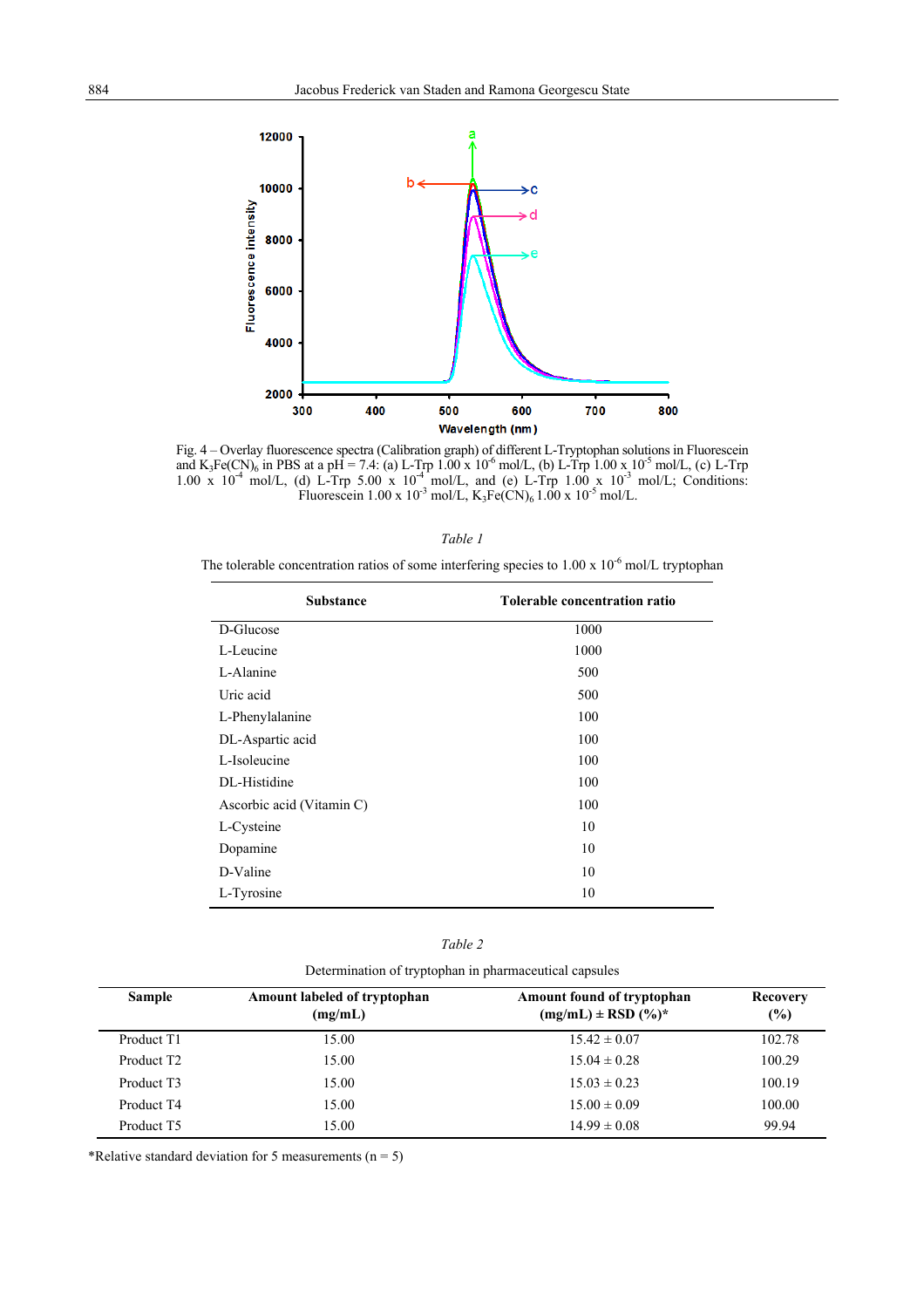|                                             |                       | t apie 3              |                  |              |  |  |  |  |
|---------------------------------------------|-----------------------|-----------------------|------------------|--------------|--|--|--|--|
| Determination of tryptophan in beer samples |                       |                       |                  |              |  |  |  |  |
| <b>Sample</b>                               | Added<br>(mol/L)      | Found<br>(mol/L)      | Recovery $(\% )$ | RSD $(\%)^*$ |  |  |  |  |
| Beer 1 : tryptophan                         | $1.00 \times 10^{-5}$ | $1.43 \times 10^{-5}$ | 93.65            | 0.28         |  |  |  |  |
| Beer 2 : tryptophan                         | $1.00 \times 10^{-4}$ | $1.58 \times 10^{-4}$ | 94.24            | 0.01         |  |  |  |  |
| Beer 3 : tryptophan                         | $5.00 \times 10^{-4}$ | $9.29 \times 10^{-4}$ | 95.11            | 0.08         |  |  |  |  |

*Table 3*

\* Relative standard deviation for 5 measurements ( $n = 5$ )

#### **4. Interference studies**

 In order to assess the selectivity of the developed method, the interference of various species and excipients commonly used in pharmaceutical formulations was evaluated by analyzing a standard solution containing 1.00 x 10- <sup>6</sup> mol/L tryptophan and different amounts of each of the coexisting species. The tolerated limit for a foreign species was taken as the largest amount yielding a relative error less than 5% for the determination of tryptophan. The results of interference tests are summarized in Table 1. They show that the proposed method is very selective.

## 5. **Analytical Applications**

 The proposed enhancement tryptophan-fluorescence method using fluorescein as fluorescent dye and  $K_3Fe(CN)_6$  as oxidant was applied for the determination of tryptophan in pharmaceutical capsules and beer. The results are given in Table 2 for pharmaceutical capsules and in Table 3 for beer. As shown in Table 2 the recoveries agreed very well with the certified amount labeled for tryptophan in the pharmaceutical capsules with very good recoveries between 99.9 and 102.8 % and a relative standard deviation (RSD%) of less than  $0.5\%$  (n = 5). Furthermore as outlined in Table 3 the recoveries for the determination of tryptophan in beer were between 93.7 and 95.1 % with a relative standard deviation (RSD%) of less than  $0.5\%$  (n = 5).

# **CONCLUSIONS**

 Tryptophan is an important intrinsic fluorescent substance (amino acid) that can be used to estimate the nature of the microenvironment of tryptophan and possible assay of tryptophan. However, the native fluorescence of tryptophan alone is not very sensitive and this limits the reliability of analytical methods for the determination of tryptophan. Various possibilities with a strategic study and evaluation were therefore investigated to get a stable and sustainable increase in the maximum response signal of tryptophan-fluorescence for proper determination of tryptophan. Fluorescein as fluorescent dye and  $K_3Fe(CN)_6$  as oxidant successfully enhanced the tryptophan-fluorescence response signal to such an extent that a proposed enhancement tryptophan-fluorescence method using these inexpensive reagents was successfully applied for the determination of tryptophan in pharmaceutical capsules and beer with very good recoveries and relative standard deviation. Fluorescein and potassium hexacyanoferrate(III) reagents in this proposed method are commercially easy available and therefore the proposed method could be easily adopted to routine laboratories for the determination of tryptophan in pharmaceutical formulations and the beer industry.

*Acknowledgements.* The authors gratefully acknowledge the Roumanian National Authority for Scientific Research, UEFISCDI for financial support, under grants PN-II-ID-PCE-2011-3-0538/2012-2014, financed by contract 100/27.10.2011 and PN-III-P4-ID-PCE-2016-0050.

# **REFERENCES**

- 1. J. D. Fernstrom, *Physiol. Rev.,* **1983**, *63*, 484–546.
- 2. J. D. Schaechter and R. J. Wurtman, *Brain Res.,* **1990,** *532*, 203–210.
- 3. R. J. Wurtman and F. Anton-Tay, *Recent Prog. Horm. Res.* **1969**, *25*, 493–522.
- 4. M. Ikeda, H.Tsuji, S. Nakamura, A. Ichiyama, Y. Nishizuka and O. Hayaishi, *J. Biol. Chem.,* **1965**, *240*, 1395–1401.
- 5. W. Kochen and H. Steinhart, "L-Tryptophan: Current prospects in medicine and drug safety", de-Gruyter, Berlin, 1994.
- 6. H. N. Noristani, A. Verkhratsky and J. J. Rodriguez, *Aging Cell,* **2012**, *11*, 810-822.
- 7. Y. Chen and G. J. Guillemin, *Int. J. Tryptophan Res.,* **2009**, *2*, 1-19.